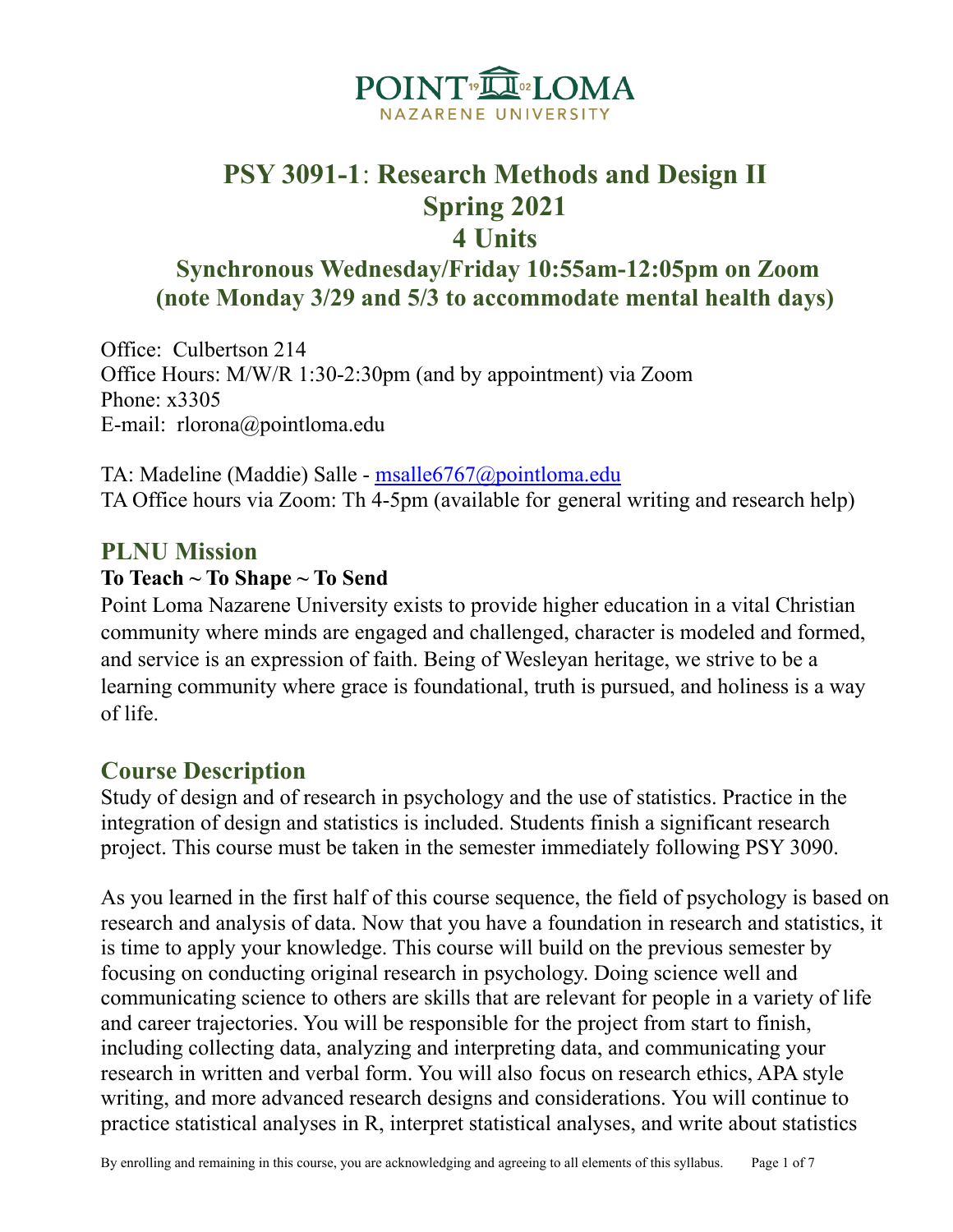using APA style. Becoming a producer of psychological research will make you a better consumer of psychological research.

### **Course Goals**

- Identify issues in statistics and research, such as bias, power, error, ethics, and validity, and identify possible solutions to these issues
- Complete a psychological study or experiment that answers a research question of interest
- Complete statistical analyses in R and correctly interpret and form conclusions based on the results of statistical analyses
- Read and synthesize information from high quality peer-reviewed research
- Communicate original research in written form using APA style.
- Orally communicate your research and conclusions to colleagues.

## **Unit Requirement**

In the interest of providing sufficient time to accomplish the stated Course Learning Outcomes, this class meets the PLNU credit hour policy for a 4 unit class delivered over 15 weeks. It is anticipated that students will spend a minimum of 37.5 participation hours per credit hour on their coursework. For this course, students will spend an estimated 150 total hours meeting the course learning outcomes. The time estimations are provided in the Canvas modules. Dedicating adequate time to your learning will help you succeed and is especially important if you want an A in the course. Think of it as: hours spent  $\Box$  points earned. Specific details about how the class meets the credit hour requirement can be provided upon request.

# **Required Texts**

*Research Methods in Psychology: Evaluating a World of Information* (3 rd or 4 th Ed) by Beth Morling ISBN-13: 978-0393630206; ISBN-10: 039363020X

*Learning Statistics with R*, version 0.6. by Danielle Navarro. Download for free at https://learningstatisticswithr.com

# **Recommended Text**

Publication Manual of the American Psychological Association  $(7<sup>th</sup> Ed.)$ ISBN-13: 978-1433832161; ISBN-10: 143383216X

## **Required Technology**

*RStudio, version 1.2.1335 or higher (free)*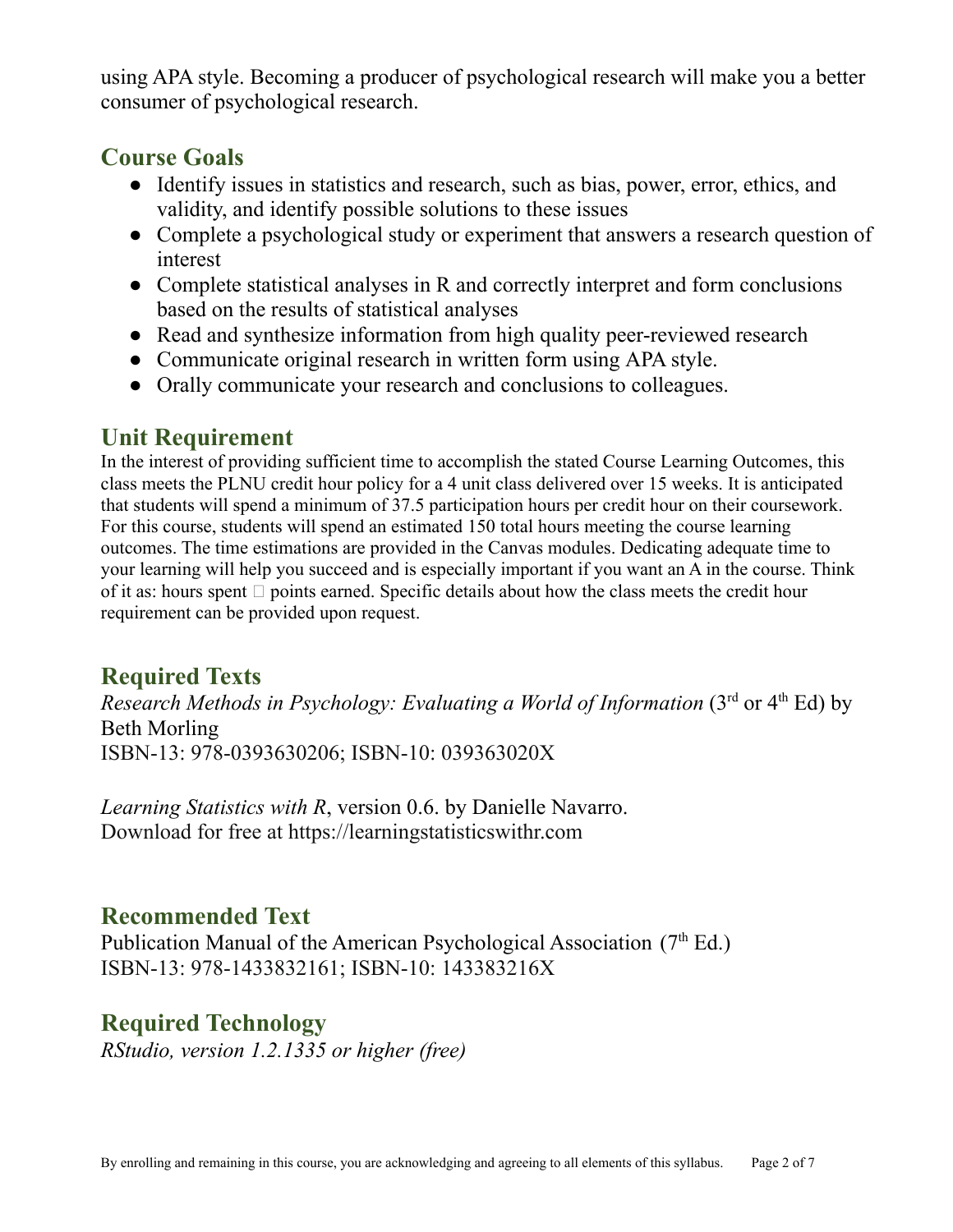First, download R 3.6.1 (base program) on your personal laptop for free at https://www.r-project.org/ and then download RStudio for free at https://www.rstudio.com/ If you are having trouble downloading the necessary technology, please contact IT to discuss options.

Zoom class will require use of a webcam and microphone.

# **Assignments**

*Assignments (10%):* You will have various assignments that will progress you toward successful completion of your research project, including an ethics training and an IRB proposal. You will also complete Canvas Questions and other small-points assignments to keep you up-to-date with readings and lectures. Assignments will also offer opportunities to review and reflect on material. Detailed directions for each assignment are on Canvas. Assignments are individual work unless otherwise specified.

*Peer Review and Team Professionalism (10%):* You will complete sections of your research paper throughout the semester and submit them for peer review. You will be graded on your submission of the section and on your peer review. Detailed directions for each assignment are on Canvas. Assignments are individual work unless otherwise specified. You will also be graded by your research teammates for group work accountability. Teammates will determine your grade based on attendance, professional communication, attentiveness to details and needs of the group, and overall contribution to data collection and the research process.

*Final Research Manuscript (25%):* Your APA-style manuscript will thoroughly describe your empirical research study from start to finish. The paper will include an APA style title page, abstract, introduction, method, results, discussion, table/figure, and references. Papers with 1+ missing sections will not be graded. More instructions and a rubric are on Canvas. If you need writing help, I encourage you to use writing center/tutorial services or visit TA office hours. I can advise you on specific writing questions in office hours or by appointment.

### *Midterm Learning Demonstrations (20%):* There will be multiple choice,

fill-in-the-blank, and/or short answer questions on each learning check that will be from readings, lectures, and activities. Learning checks will be open [written] note, but timed. Use of the internet or navigating away from the Canvas quiz page will not be allowed for any reason. You may write or print your notes to use, but you may not use digital notes or resources.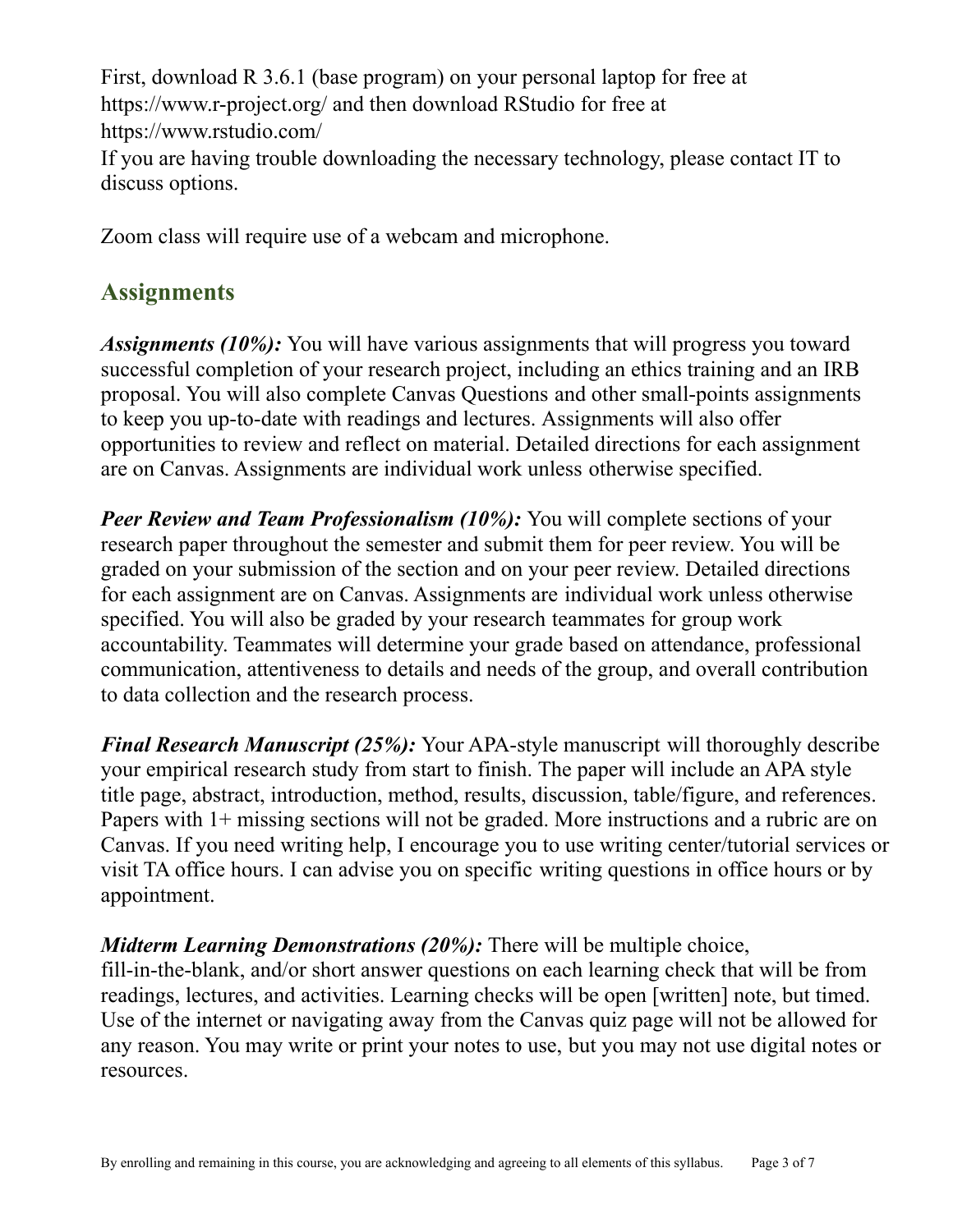*Final Learning Demonstration (20%):* We will celebrate all of our learning at the end of the semester. You will demonstrate your learning by responding to written questions that will require cumulative knowledge of research methods.

*Research Group Presentation and Research Celebration (15%):* Your group will present its research project to the class on one day, and will present to the PSY 3090 students on a later day (i.e., the Research Celebration). These presentations will be accompanied by a research poster. The presentation should be 10 minutes total, with ~10 minutes for follow-up questions. The first presentation will be graded so that you will be well-prepared for the Research Celebration. You should be able to accurately, clearly, thoroughly, and interestingly present your research project and be able to answer questions about your project. You will be graded individually and as a group. You will also be graded as a group on the quality of your research poster. For the Research Celebration, you will be graded on attendance and professional engagement with students and faculty. There will be no make-ups for students who are absent. The Research Celebration will take place during finals week.

*Extra Credit: There is no extra credit in this course. The many small-points assignments and peer reviews provide opportunities to help your grade and also function to help you do your best on learning demonstrations and your final research paper.*

### **Grading Scale**

 $A = 93-100\%$  $A- = 90-92.9%$  $B+ = 88-89.9%$  $B = 84-87.9%$  $B - 80 - 83.9\%$  $C_{+}$  = 77-79.9%  $C = 70-76.9\%$  $C = 65-69.9%$  $D+ = 62-64.9%$  $D = 55-61.9%$  $D = 50-54.9%$  $F = 49.9\%$  or less

### **Course Policies and Expectations Covid Contingencies**

#### • Obviously, this will be a semester unlike most others. I recognize that many of us have additional stressors during this time. I can grant extensions as needed for individual students who communicate compelling needs.

• Should we move to face-to-face classes mid-semester, policies and assignments may be changed to reflect that new reality. My hope is that not many, if any, changes will need to be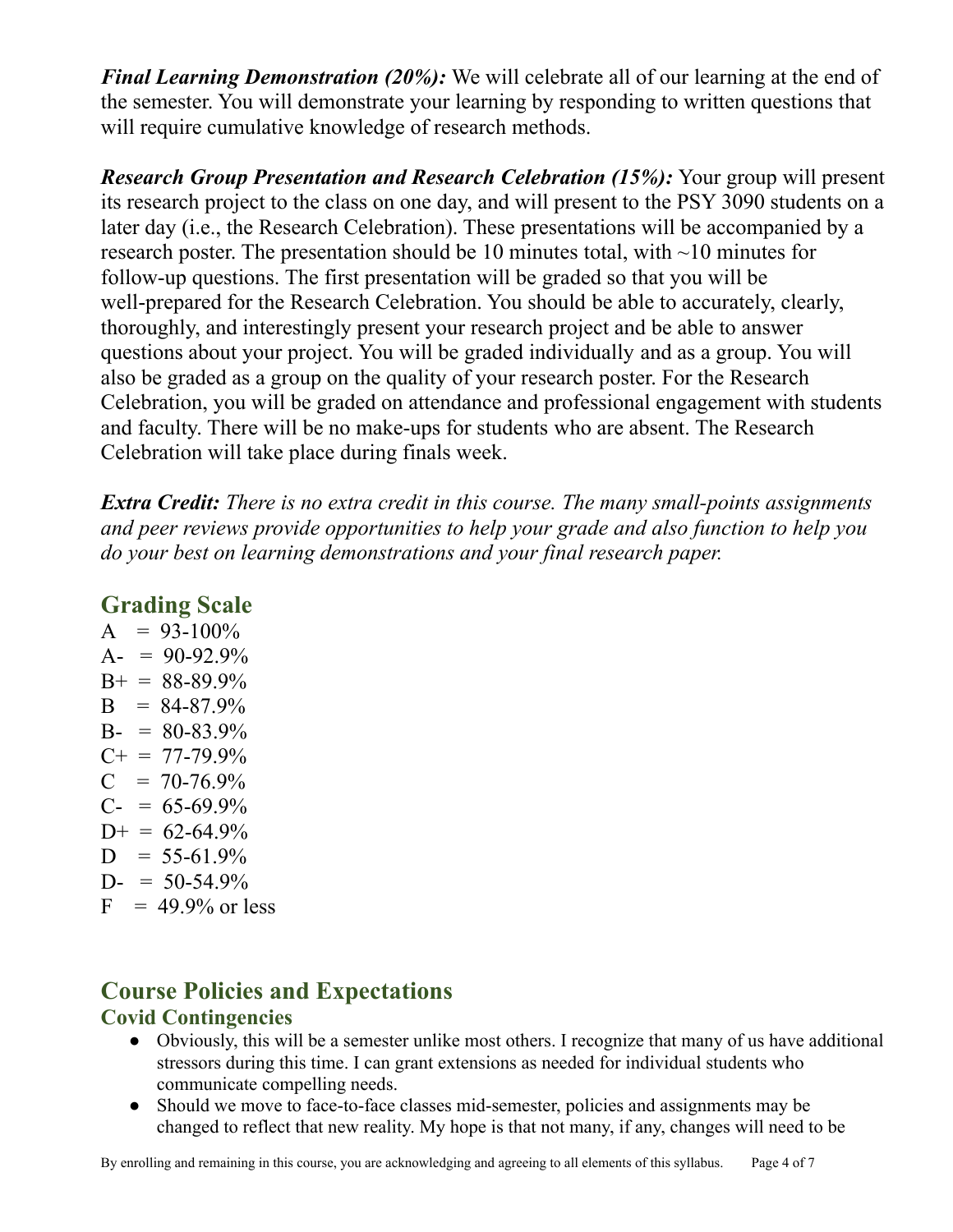made. Nevertheless, any changes to the syllabus (including course expectations and assignments) will be posted on Canvas.

#### **General and Attendance**

- At minimum, students should complete the assigned reading prior to Zoom class. Such practices will enable you fully participate in class activities.
- Most major assignments are due at the end of the day (11:59pm) on Friday. However, there are due dates that are dispersed in the modules. It is the student's responsibility to manage those deadlines.
- Regular and punctual attendance at all synchronous class sessions is considered essential to optimum academic achievement. Attendance will be taken at the beginning of the Zoom session. If you are more than 15 minutes late to class, you will be counted absent. If you leave class early, you will be counted absent unless you notify me before class begins. If the student is absent for more than 10 percent of class sessions (i.e., misses 2 weeks of Zoom meetings), the faculty member will issue a written warning of de-enrollment. If the absences exceed 20 percent, the student may be de-enrolled without notice until the university drop date or, after that date, receive the appropriate grade for their work and participation.
- Additionally, a portion of the credit hour content will be delivered asynchronously and attendance will be determined by submitting the assignments by the posted due dates. A day of attendance in asynchronous content is determined as contributing a substantive note, assignment, discussion, or submission by the posted due date. Failure to meet these standards will result in an absence for that day. See [Academic](https://catalog.pointloma.edu/content.php?catoid=46&navoid=2650#Class_Attendance) Policies in the Undergraduate Academic Catalog. If absences exceed these limits but are due to university excused health issues, an exception will be granted.
- If you miss class, you are responsible for obtaining [from a classmate] lecture material, class exercises, and all in-class announcements AND submit any assignments on time, if applicable.
- You are responsible for all content/material that is found on Canvas, including announcements.

#### **Submitting Assignments**

- In general, you have one week to complete each module (Saturday to Friday each week). You may submit assignments early.
- Assignments are individual work; you are expected to complete the work on your own.
- Work submitted on Canvas must be in .doc or .docx file types only. The student is responsible for making sure Canvas files work and go through Turnitin. Files that do not open, are in the wrong file type, and/or can't go through Turnitin will be considered late until the problem is rectified.
- Late work is accepted for 3 days, with a 10% deduction for each day, including weekend days. Due dates can be found on Canvas within each module.

#### **Learning Demonstration (LD) Information**

- LDs will be offered at specific times that correspond to our class time. This is to ensure everyone has the same opportunity to study and complete the LD.
- LDs will consist of multiple choice, fill-in-the-blank, and/or short answer questions. You may be required to interpret and evaluate statistics and research conclusions in addition to demonstrating knowledge of relevant definitions and theories from lectures and required readings.
- $\bullet$  Each LD is cumulative in nature.
- LDs are open written note. Digital notes and the open internet may not be used. I will be checking Canvas Quiz logs to see whether students are navigating away from the Canvas page at any point during the LD. If Canvas indicates that the student navigated away from the page, this is will count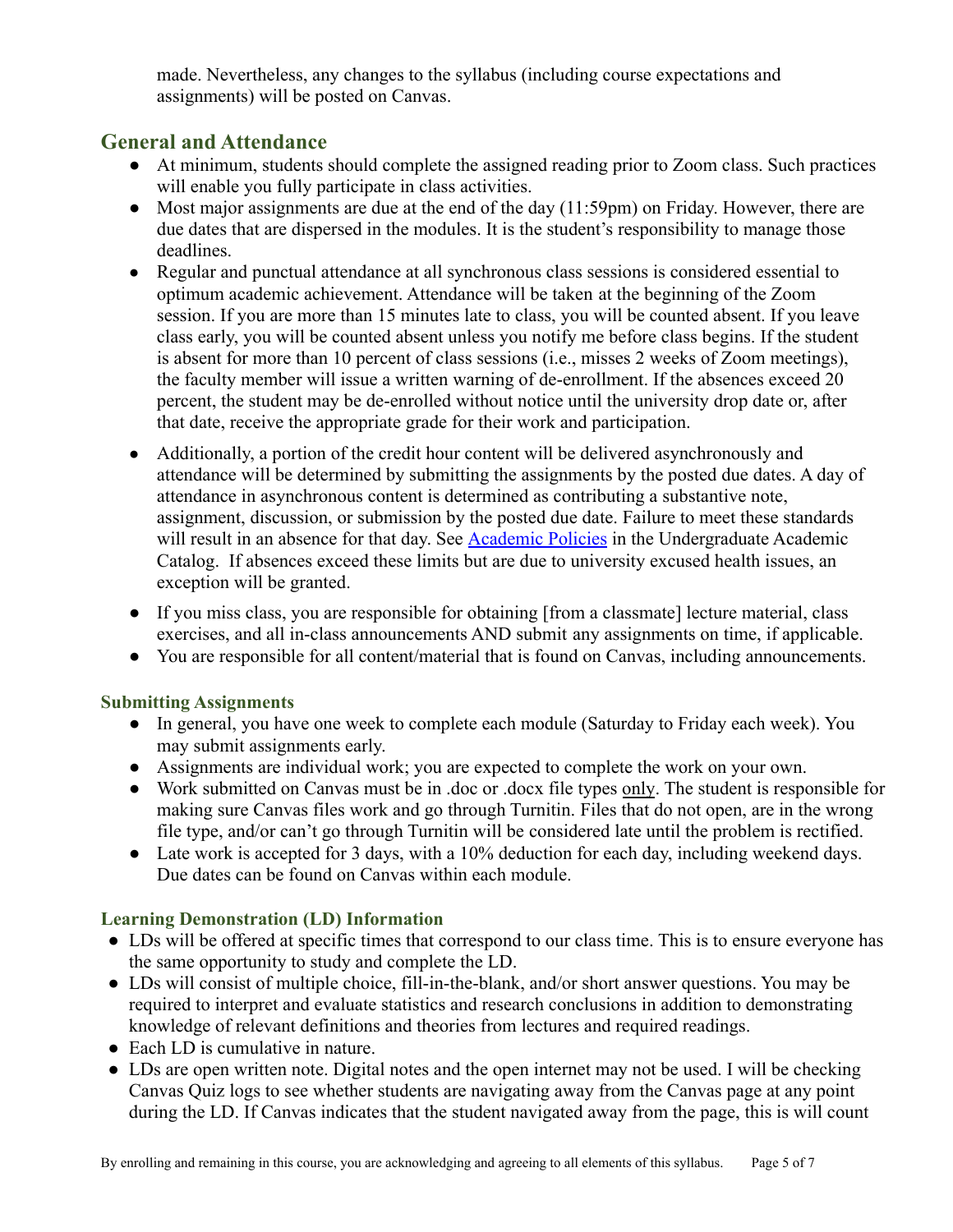as academic dishonesty and the student will get a zero on the LD. To avoid any mishaps, student should close all programs and web browsers and should full screen the LD webpage.

- Written responses should be written in the student's own words (not lifted from the textbook or lecture). Any LD responses that are not in the student's own words will be treated as academic dishonesty. I reserve the right to implement use of Honorlock at any point.
- The final learning demonstration cannot be dropped or missed for any reason. Successful completion of this course requires the on-time completion of the Final Learning Demonstration and Research Celebration.

### **Additional Info, University Resources and Policies**

About Contacting Me. I welcome your questions (about class or otherwise) and would enjoy hearing from you throughout the semester. Do not hesitate to email me or take advantage of office hours. We can schedule meetings outside of office hours if needed. I will give prompt email replies during the day Monday - Friday. It is not guaranteed that I will read emails in the evenings and weekends, so please do not leave important questions for the last minute!

Copyright Policy. Point Loma Nazarene University, as a non-profit educational institution, is entitled by law to use materials protected by the US Copyright Act for classroom education. Any use of those materials outside the class may violate the law.

#### **State Authorization**

State authorization is a formal determination by a state that Point Loma Nazarene University is approved to conduct activities regulated by that state. In certain states outside California, Point Loma Nazarene University is not authorized to enroll online (distance education) students. If a student moves to another state after admission to the program and/or enrollment in an online course, continuation within the program and/or course will depend on whether Point Loma Nazarene University is authorized to offer distance education courses in that state. It is the student's responsibility to notify the institution of any change in his or her physical location. Refer to the map on [State Authorization](https://www.pointloma.edu/offices/office-institutional-effectiveness-research/disclosures) to view which states allow online (distance education) outside of California.

Academic Integrity. Students should demonstrate academic honesty by doing original work and by giving appropriate credit to the ideas of others. Academic dishonesty is the act of presenting information, ideas, and/or concepts as one's own when in reality they are the results of another person's creativity and effort. Academic dishonesty also includes such acts as cheating, fabrication of information, misrepresentations, having unauthorized possession of exams or acquiring/providing information about exams to offer/get an advantage. Academic dishonesty may lead to a zero for that assignment or examination, a zero for your professionalism grade, and/or an F for the course. Faculty should follow and students may appeal using the procedure in the university Catalog. See [Academic](http://catalog.pointloma.edu/content.php?catoid=18&navoid=1278) [Policies](http://catalog.pointloma.edu/content.php?catoid=18&navoid=1278) for definitions of kinds of academic dishonesty and for further information.

Accommodations. While all students are expected to meet the minimum standards for completion of this course as established by the instructor, students with disabilities may require academic adjustments, modifications or auxiliary aids/services. At Point Loma Nazarene University (PLNU), these students are requested to register with the Disability Resource Center (DRC), located in the Bond Academic Center (*[DRC@pointloma.edu](mailto:DRC@pointloma.edu)* or 619-849-2486). The DRC's policies and procedures for assisting such students in the development of an appropriate academic adjustment plan (AP) allows PLNU to comply with Section 504 of the Rehabilitation Act and the Americans with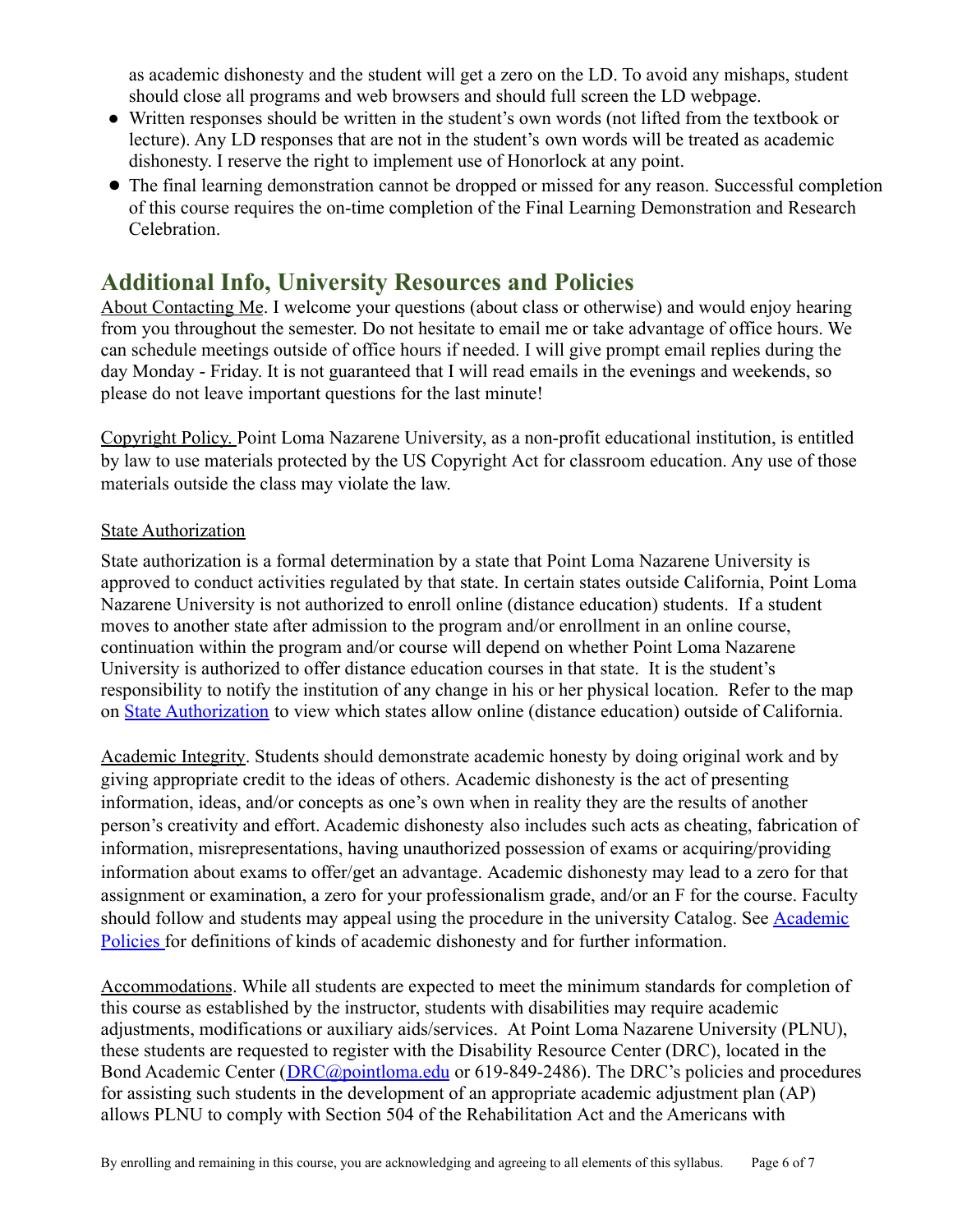Disabilities Act. Section 504 prohibits discrimination against students with special needs and guarantees all qualified students equal access to and benefits of PLNU programs and activities. After the student files the required documentation, the DRC, in conjunction with the student, will develop an AP to meet that student's specific learning needs. The DRC will thereafter email the student's AP to all faculty who teach courses in which the student is enrolled each semester. The AP must be implemented in all such courses.

If students do not wish to avail themselves of some or all of the elements of their AP in a particular course, it is the responsibility of those students to notify their professor in that course. PLNU highly recommends that DRC students speak with their professors during the first two weeks of each semester about the applicability of their AP in that particular course and/or if they do not desire to take advantage of some or all of the elements of their AP in that course.

Plnu Attendance And Participation Policy. Students taking online courses are expected to attend each week of the course. Attendance is defined as participating in an academic activity within the online classroom which includes posting in a graded activity in the course. (Note: Logging into the course does not qualify as participation and will not be counted as meeting the attendance requirement.)

Students who do not attend at least once in any 3 consecutive days will be issued an attendance warning. Students who do not attend at least once in any 7 consecutive days will be dropped from the course retroactive to the last date of recorded attendance.

#### Use of Technology

In order to be successful in the online environment, you'll need to meet the minimum technology and system requirements; please refer to the *Technology [and System Requirements](https://help.pointloma.edu/TDClient/1808/Portal/KB/ArticleDet?ID=108349)* information. Additionally, students are required to have headphone speakers compatible with their computer available to use. If a student is in need of technological resources please contact [student-tech-request@pointloma.edu](mailto:student-tech-request@pointloma.edu).

Problems with technology do not relieve you of the responsibility of participating, turning in your assignments, or completing your class work.

#### Spiritual Care

Please be aware PLNU strives to be a place where you grow as whole persons. To this end, we provide resources for our students to encounter God and grow in their Christian faith.

If students have questions, a desire to meet with the chaplain or have prayer requests you can contact the [Office of Spiritual Development](https://www.pointloma.edu/offices/spiritual-development)

Title IX Office. If you or someone you know would like help related to an experience of sexual violence including sexual assault, harassment, domestic violence, dating violence, stalking or other type of non-consensual sexual conduct, please contact the Title IX Coordinator at Point Loma Nazarene University, Caye Smith (619-849-2479). Reporting is also available on the Title IX website. The Title IX office understands the sensitive nature of these situations and can provide information about available on- and off-campus resources, such as counseling and psychological services, medical treatment, academic support, university housing and other forms of assistance. Staff members at the office will also explain your rights and the judicial process options, if you choose to file a complaint. If you or someone you know feels unsafe or may be in imminent danger, please call the PLNU Department of Public Safety (619-849-2525) or local police department (9-1-1) immediately.